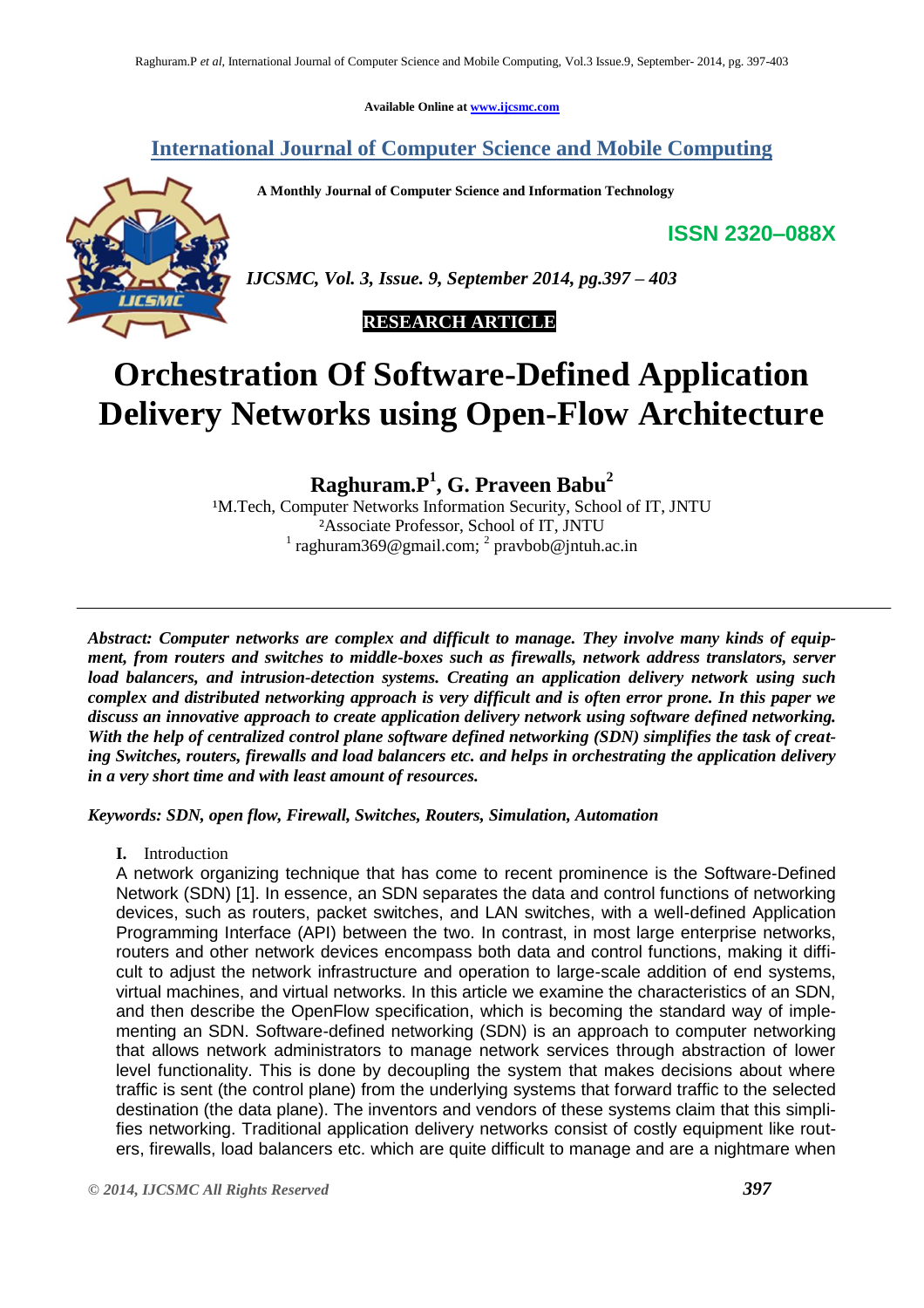it comes to the implementation of a change or troubleshooting. We try to solve this using the disruptive SDN technology which converts any open flow enable device into application delivery equipment on demand basis. This there by reduces the CAPex and OPex of application delivery alongside easing the process.

#### **II.** SDN Architecture

The SDN architecture departs from legacy solutions by building networks from three abstractions or layers. First, the infrastructure layer acts as the foundation for an SDN architecture. The infrastructure consists of both physical and virtual network devices such as switches and routers. These devices implement the OpenFlow protocol as a standards-based method of implementing traffic forwarding rules. Second, the control layer consists of a centralized control plane for the entire network. The control plane is decoupled from the underlying infrastructure to provide a single centralized view of the entire network. The control layer utilizes OpenFlow to communicate with the infrastructure layer.

Third, the application layer consists of network services, orchestration tools, and business applications that interact with the control layer. These applications leverage open interfaces to communicate with the control layer and the network state.





#### **III.** SDN enabled by OpenFlow

At the foundation of enabling SDN is an emerging open standard called OpenFlow, which ultimately allows the network to be more responsive to business needs.

OpenFlow hides the complexity of the individual pieces of network devices. OpenFlow centralizes the control of those devices in a virtualized manner, simplifying network management for network managers.

The OpenFlow protocol uses a standardized instruction set, which means that any OpenFlow controller can send a common set of instructions to any OpenFlow-enabled switch, regardless of vendor.

OpenFlow is an open-standards way of virtualizing the network. Network managers can specify different policy rules for different groups of devices and users, which create multiple virtualized networks regardless of the physical network connections. This allows network managers to easily customize and manage these virtualized networks to ensure proper policies such as forwarding path, QoS and security.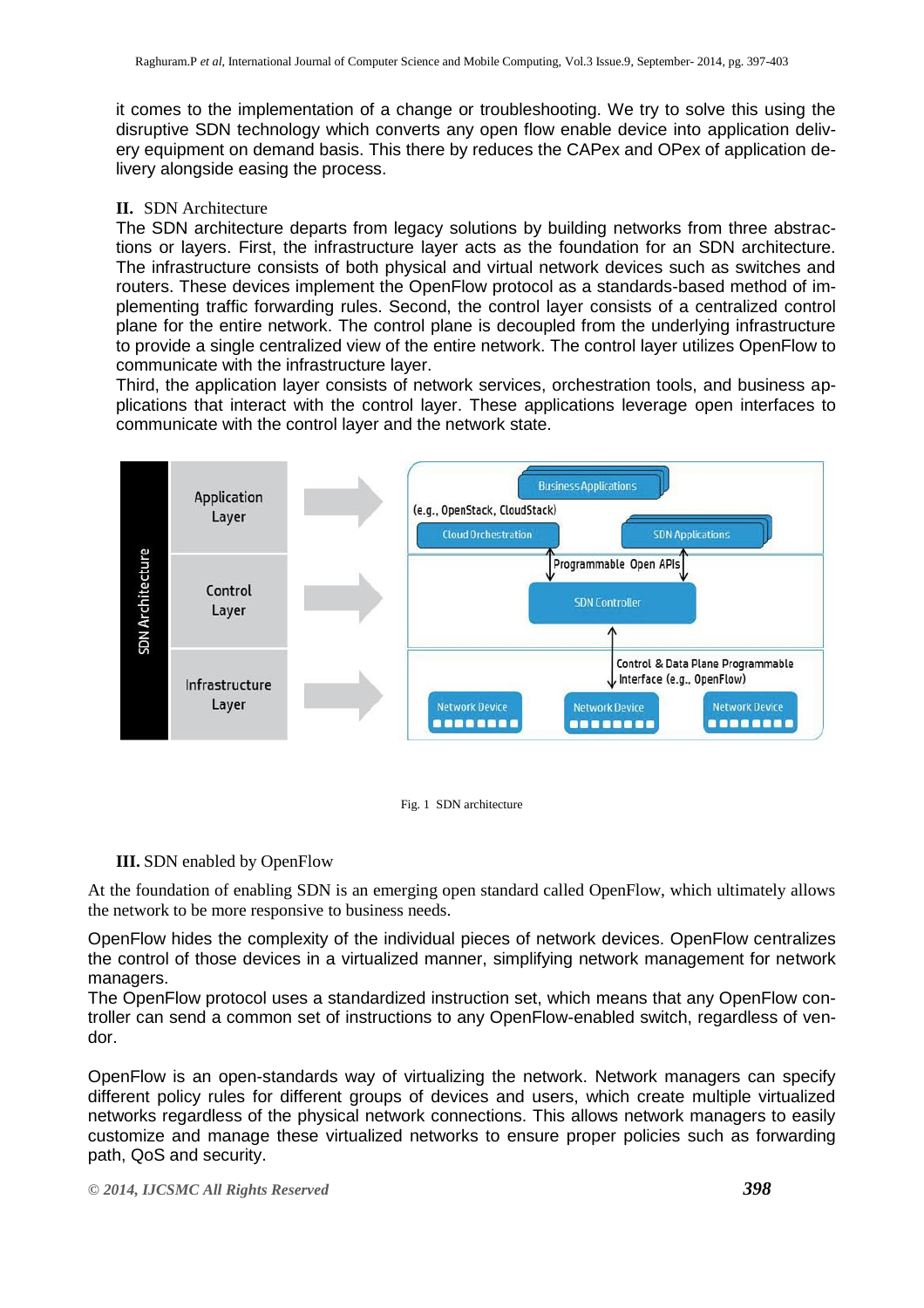OpenFlow is designed to be programmable. The OpenFlow instruction set allows network managers to try new ideas or create new protocols to solve problems specific to their

organization`s network needs. This allows network architects to experiment with new services and protocols on a real-world network that cannot be simulated in a test lab—or is too risky to undertake in a production network today.



Fig. 2 Openflow protocol

**IV.** Application delivery blocks

#### **1. Monitoring:**

 Dashboard is a tool which helps the network administrators and architects to have a real-time health monitoring of controller resources, control, and data channel utilizations, with self-healing capabilities. This is done with the help of open-flow counters. Each open flow enabled device expose specific set of counters which collect the statistics of the device and the network resources. Counters are maintained for each flow table, flow entry, port, queue, group, group bucket, meter and meter band. OpenFlow-compliant counters may be implemented in software and maintained by polling hardware counters with more limited ranges. Duration refers to the amount of time the flow entry, a port, a group, a queue or a meter has been installed in the switch, and must be tracked with second precision. Amongst the available counters in a switch few of the essential fields are used for gathering the appropriate details.

|--|

| <b>Counters</b>                         | <b>Bits</b> |
|-----------------------------------------|-------------|
| <b>Reference Count (active entries)</b> | 32          |
| Packet Lookups                          | 64          |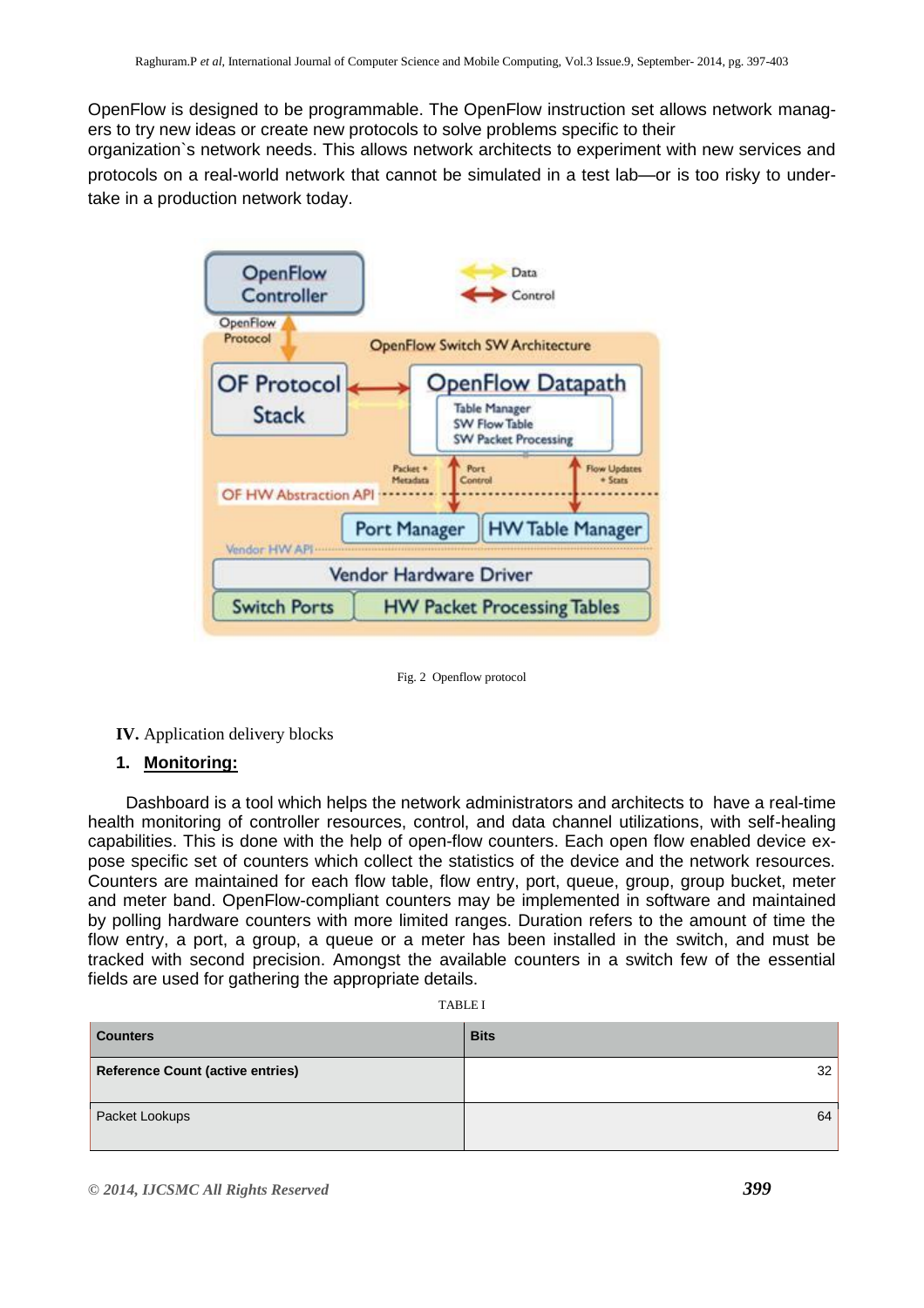| <b>Counters</b>           | <b>Bits</b> |
|---------------------------|-------------|
| <b>Packet Matches</b>     | 64          |
| <b>Received Packets</b>   | 64          |
| <b>Received Bytes</b>     | 64          |
| <b>Duration (seconds)</b> | 32          |
| <b>Transmitted Bytes</b>  | 64          |
| <b>Receive Drops</b>      | 64          |
| <b>Transmit Drops</b>     | 64          |
| <b>Receive Errors</b>     | 64          |
| <b>Transmit Errors</b>    | 64          |

Based on the user defined network, aggregate stats are constructed and the result is visually displayed to user using a web interface.

 Auto-heal capabilities are employed in the data fabric monitoring. This is achieved by continuously monitoring the receive drops, Transmit drops, receive errors and transmit errors against the set of parameters collected from the user through web interface. Once the threshold is reached, the port of the switch on which the frame rate errors are occurring is restarted

#### **2. Design:**

Design module helps the users to identify the whole network topology at once. This is possible with the help of a state table which is constructed from the network map create by the open flow commands. Since the controller communicates with all the open flow enabled devices it can have a map of the entire network. Making use of the counters as discussed in the earlier sections, it is also possible to generate a visual table depicting all the flows which are existing in that particular switch. This is collected with the help of the controller exposing the rest API.

 The second phase of design module is called canvas. This helps users in creating vision type of network diagrams. The advantage here is that users can simulate this in a virtual environment. This helps users in eliminating any kind of errors are design mistakes before the implementation/production phase. HTML5 technology helps us in creating such a canvas.

This is achieved using Mininet which creates a realistic virtual network, running real kernel, switch and application code, on a single machine (VM, cloud or native), in seconds, with a single command. Mininet allows creation of multiple nodes(hosts/switches/controllers) which allows a big network to be simulated on a single PC. This is very useful in experimenting with various topologies and different controllers. Mininet makes use of open virtual switches to create a network schematic in virtual environment. The canvas application converts the vision style diagrams into a python code and then can be implemented using the mininet to create custom topologies.

sudo mn —topo=mytopo —custom ~/demo.py —controller=remote,ip=<controller ip>

The above command creates a custom network topology from the python file which is created from the network map. This simulated environment is useful for testing any kind of changes or implementations prior to implementation.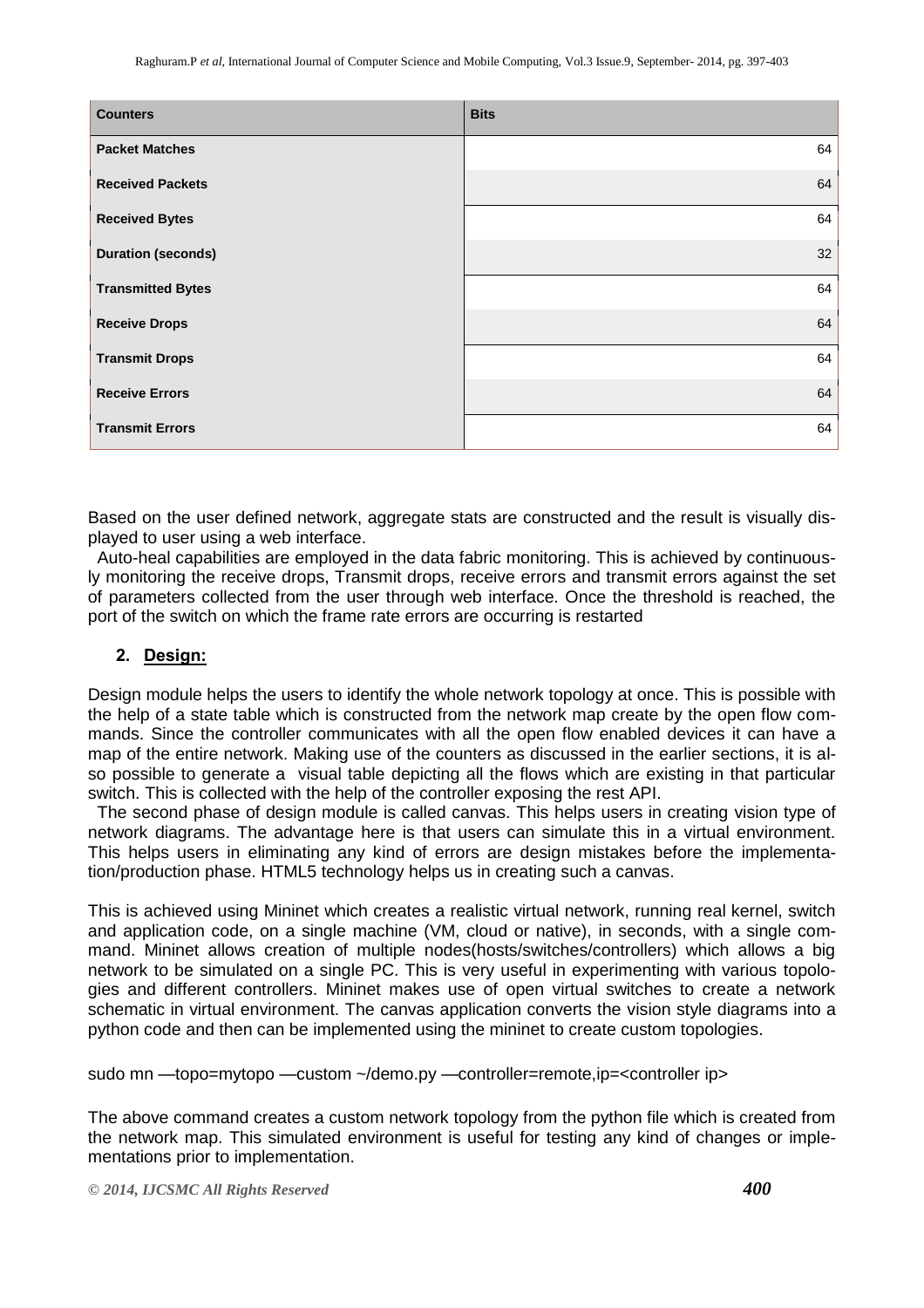## **3. Control:**

Openflow Action fields help us in dynamically converting any open flow enabled switch into a firewall module upon requirement. The policy base keeps the track of all the policies which user requires to be implemented in their network. The policy base lets users to fetch data from external resources like excel sheets, change request documents, etc. Rule base module keeps track of all the existing rules running live on the network. The policies which are extracted from the user input are constructed into an open flow command are passed into the open flow module of the switch with the help of SDN controller.



Fig. 3 Control application process flow

We make use of Open flow's match-action characteristics for creating dynamic application delivery devices. Creating a flow entry into the switched does this. The flow entry consists of the match field and action field. Match field guides the switch to match the incoming packet`s header information with the predefined values and once a match is found take the action as specified in the flow entry. In our case the flow entry would be either to allow the traffic normally or block the traffic as decided by the user.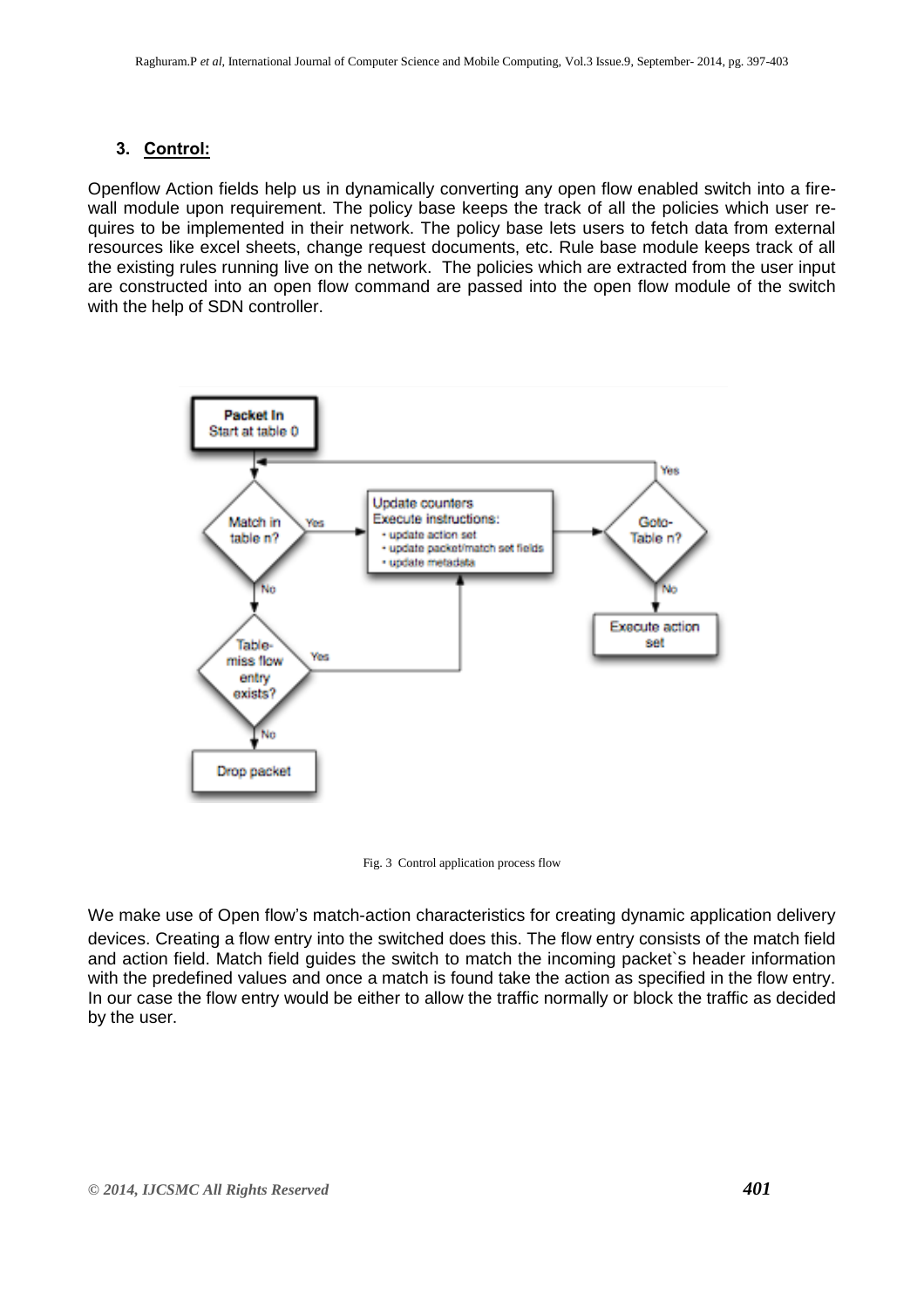



- a) User creates a policy using the graphical input form
- b) Policy is converted into a open flow command
- c) The open flow command is passed to the open flow enabled switch using the controller
- d) Once the switch receives a packet is parses through the header or the packet data. Compares it with the flow match parameters. Once a match is found the switch then takes a predefined action.
- e) The action parameters would be either to drop the packets or forward it as usual. This is decided by the user

Another Important of control is the simulation. In traditional networking environment any firewall change or policy change has to be implemented directly on the production network. This is often pretty risky as a single erroneous change can bring down whole network. With the help of mininet as discussed in the design module can be used to created virtual network. We take a snapshot of the live production network and convert it into a state table with the help of controller. The state table is then converted into a python program, which is again implemented using mininet. This helps users in testing all the changes on virtual network before implementing it on the production network.

#### **4. Qos:**

 Quality of service plays a key role when it comes to network resource management. open flow stats field gives out aggregate statistics of a switch, port or a flow. This information can be hence used to predict the network performance. In our application we read these statistics and dynamically compare them with the predefined threshold values. Any time the aggregate stats exceed certain amount we can change the direction of flow or in our case change the respective flows in individual switches automatically.